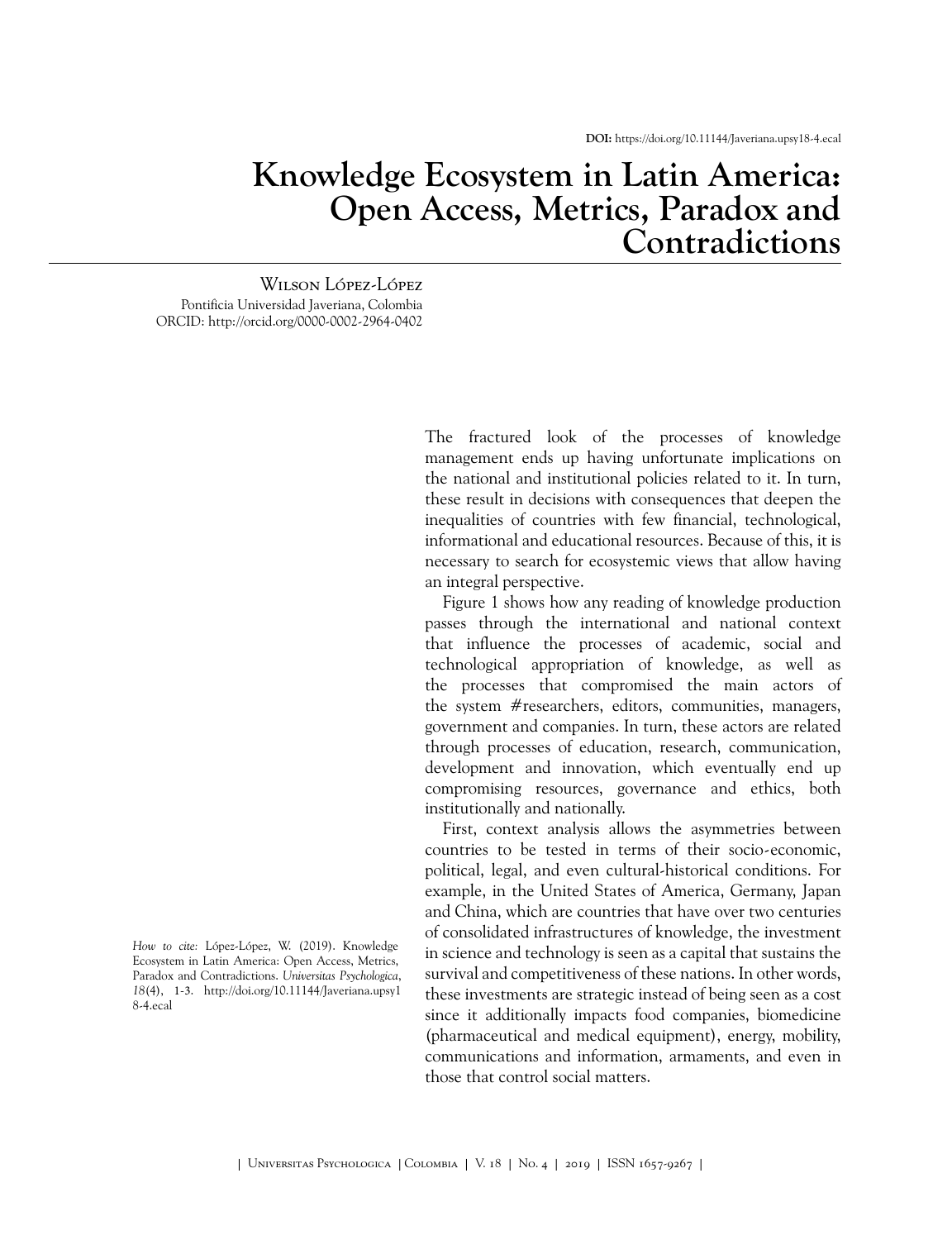This is contrary to countries that due to their historical conditions of dependence, have been forced to stop strategic development processes in areas such as nuclear energy or biomedicine. Not to mention that part of the researchers who do not return from their excellency formation centers, but become part of the so-called "brain drain" since they end up being recruited by these institutions. Not to speak about other areas where investment in technology to research becomes unattainable due to the equipment costs, or, as has happened in recent years, that information infrastructure costs are so high that countries have to pay unmentionable amounts, which have made that even the wealthiest nations protest against these monopolies of information. This is reflected in the Leiden Manifest ([2014\)](#page-2-0) and the DORA declaration ([2012\)](#page-2-1), only to mention two of these initiatives.

It is evident that these asymmetries make it absurd to transfer policies as ways of governance from contexts as those to others where similar or comparable conditions do not exist. Neither is sustainable to try to incorporate evaluation exigencies to groups, researchers and editors of those contexts to ours, and even less to appropriate their metrics.

On the other hand, the actors responsible for education and research are central to the ecosystems of knowledge. They include, besides researchers, administrative staff who, in the case of the private universities, are subject to pressure from the markets, especially from marketing derived from the rankings and accreditation systems. In the case of public universities, they are subject to financial resources according to the standards that are generally imposed by policies that privilege political and economic interests of the government in charge.

The management of these ecosystems are expressed, as mentioned previously, regarding the communities, companies and government, which are users and demandants of knowledge that act as regulators of the system.

## <span id="page-1-0"></span>*Figure 1*





The system regulations are fundamentally related to resources that are the ones that guide and determined, and not on few occasions, researchers financing (salaries and incentives), research (privilege or deleted thematics from the research agenda), innovations (patents and registries), doctoral studies, research technologies (laboratories and research instruments), and knowledge infrastructures (libraries and journals databases). This might assure or bias the diverse types of appropriations.

## **The knowledge ecosystem, open access and metrics**

It is evident that Latin America is subdued to the pressures from the international context, and because it is considered as a fountain of emerging resources, it is also on the radar of information companies. Unfortunately, the asymmetries related to inequality ado not allow that governance focus on the local or national interests that allow a self-sustainable ecosystem that prioritizes the national and local.

On the other hand, it is necessary to mention that, in the last years, multiple initiatives have emerged on the international contexts, consistent with the idea of modifying some